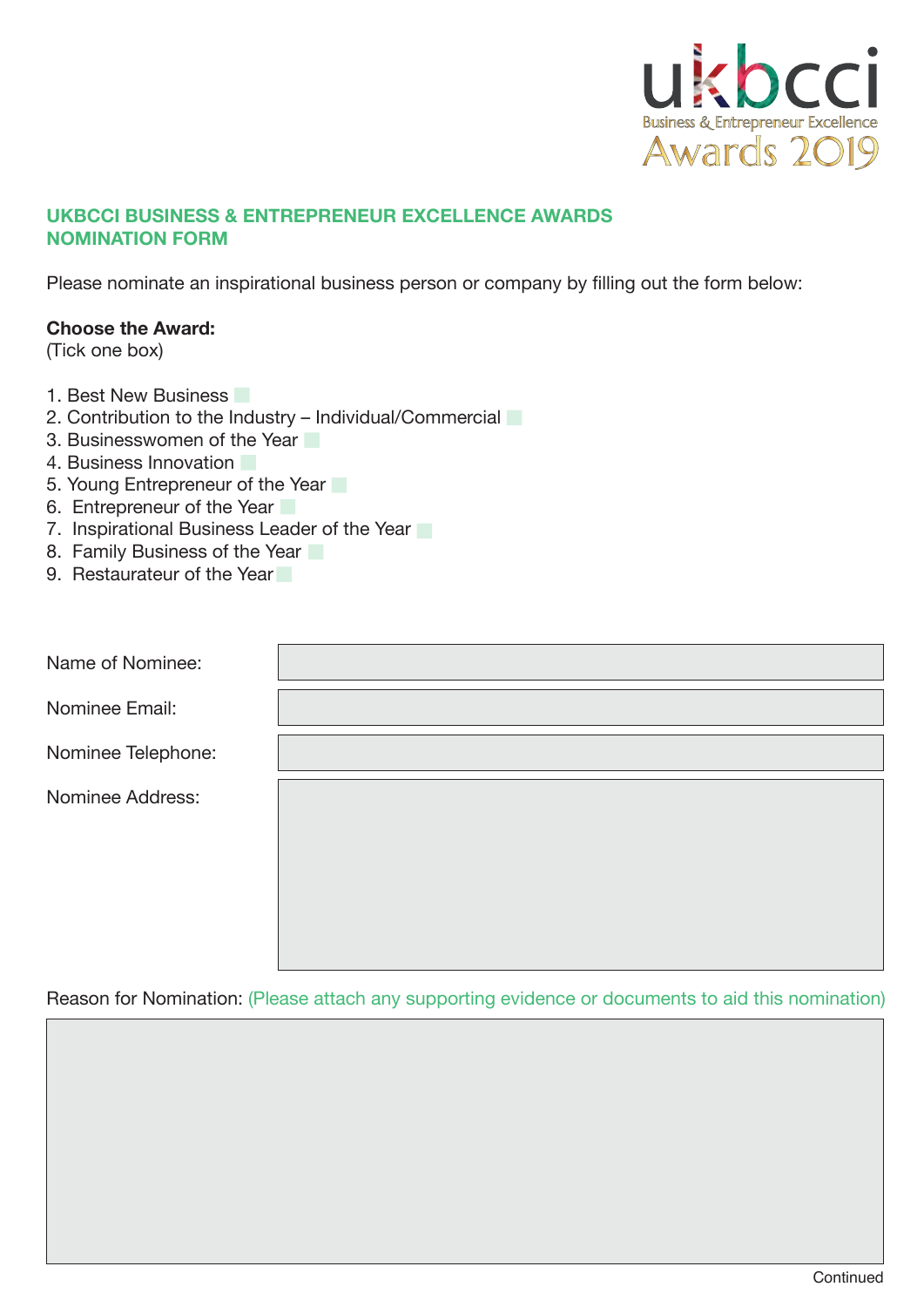| Your Name:      |  |
|-----------------|--|
| Your Email:     |  |
| Your Telephone: |  |
| Your Address:   |  |
|                 |  |

I agree to the terms and conditions (please read below and tick box)

# Please post to: UKBCCI, Unit S1, Montefiore Centre, Hanbury Street, London E1 5HZ or email the form to info@ukbcci.org.uk

## **The Judging Process**

A panel of expert judges will draw up a shortlist from the entries for each of the categories which will be announced during September 2019. The winners will be announced on Sunday,13th October 2019, at Hilton Park Lane, London.

The judges' scores will be based on the nomination form and support material that has been received prior to the closing date.

## **Terms and Conditions**

The entrant will be deemed to have read and understood these rules upon entering the UKBCCI Business and Entrepreneur Excellence Awards 2019 and be bound by them.

All entrants agree to be published worldwide without reserve by UKBCCI for publicity purposes, unless information submitted is clearly marked as confidential. Nominees may be required to take part in both pre and post-event publicity, including filming, and consent to their name and image being used for such purposes. There is no fee for submitting an entry form and there are no restrictions regarding the number of entries or categories an individual/organisation can enter. A separate entry form must be completed for each category entered.

The organiser will have the right to reject (without giving reasons) any application form submitted.

The person/company names on the entry form will be contacted by UKBCCI if they are successful. If the name of the nominated contact person changes, UKBCCI must be notified immediately.

Entrants may be required to provide additional information upon request from UKBCCI. The information provided in support of your application should be true, accurate and complete in all respects. You may, upon request, be asked to provide evidence to verify any claims made in such information.

Entries cannot be returned and become the property of the Organiser. UKBCCI cannot accept responsibility for any lost, damaged, mislaid or late entries. The shortlist for the UKBCCI Business and Entrepreneur Excellence Awards 2019 will be announced in September 2019.

Successful nominees will be notified by email as soon as possible after this date.

All winners will be announced on the evening of the award's ceremony.

UKBCCI reserves the right to change the categories and transfer an entry to another category, without prior notice to entrants, if the judging panel deem this appropriate. UKBCCI reserves the right to withdraw an entry from the judging process at any time if the entry is deemed inappropriate for any reason. UKBCCI's decision is final. No appeal can be made under any circumstances.

A panel of judges, selected by the organiser, including leading representatives from the industry, will review all of the entries received and create a shortlist of three finalists for each category. The shortlist will be announced on the UKBCCI Business and Entrepreneur Excellence Awards website during September 2019. The judges' decision regarding the winners is final and no correspondence will be entered into.

UKBCCI reserves the right to change key dates relating to this event, without prior notice to entrants, if necessary.

The Organiser's decision on all matters affecting this awards scheme is final and legally binding.

These terms and conditions are governed by the English Law and the courts of England shall have exclusive jurisdiction.

## **Awards Nominations - Privacy Notice**

This privacy notice explains what personal data (information) we hold about you and your nominee, how we collect, how we use and may share information about you. We are required to give you this information under data protection law.

The UKBCCI collects, uses and is responsible for certain personal information about you.

When we do so we are regulated under the General Data Protection Regulation (GDPR) which applies across the European Union (including in the United Kingdom) and we are responsible as 'controller' of that personal information for the purposes of those laws.

## **Your personal information**

Processing of your personal details is necessary in processing the nomination of the named nominee. We will always ensure that your information is held confidentially and accessed only by those people involved in processing the nomination.